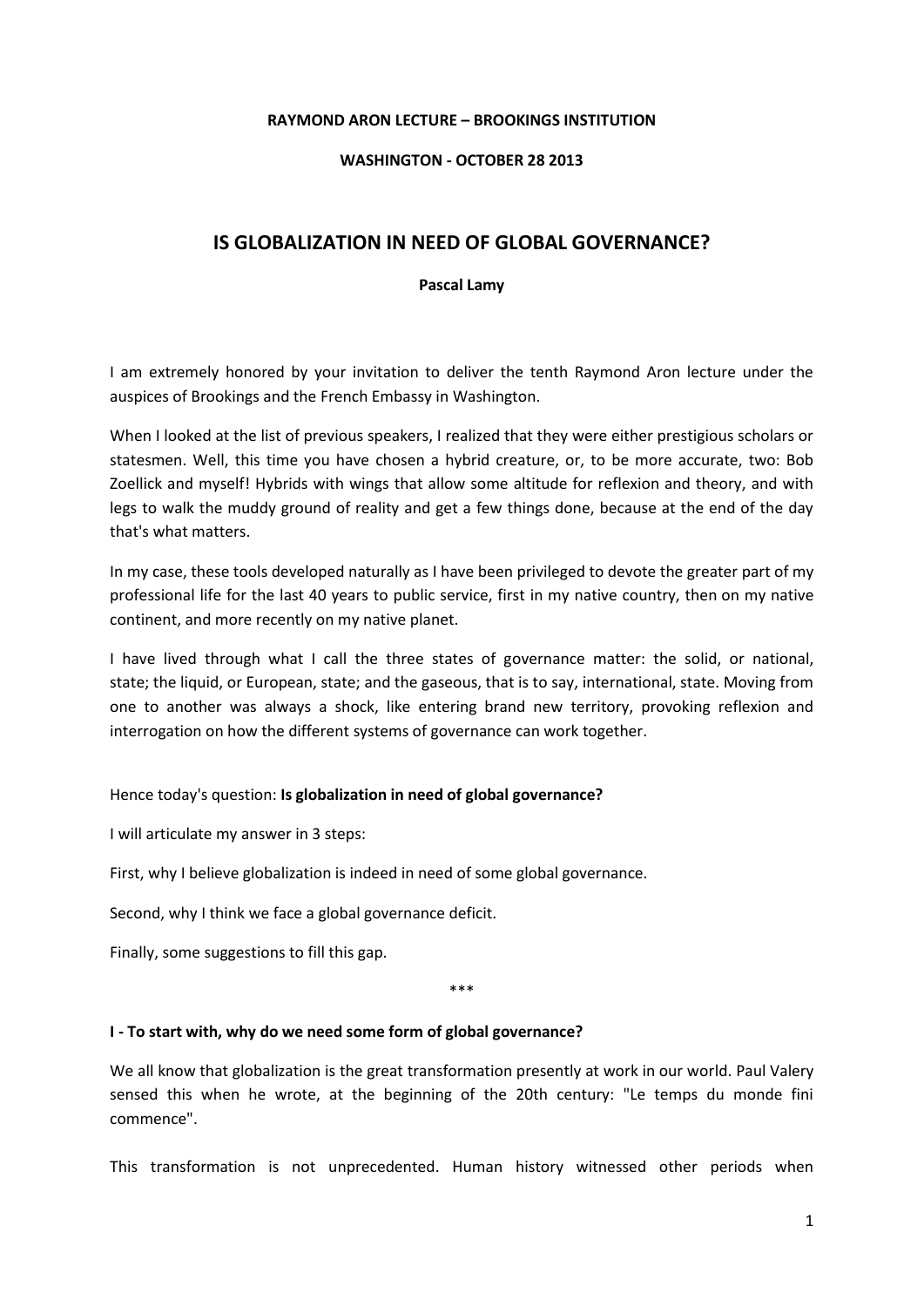technological advances in the transportation of goods, people, and information triggered an acceleration in international exchanges leading to major economic, social, cultural and political upheavals.

But we have never, so far, seen such giant and, perhaps more importantly, such forceful and rapid changes comparable to what we have witnessed during the last decades. The result is a level of interconnectedness and interdependence with countless implications which still need to be explored.

Containers and sophisticated IT systems are crushing the cost of distance, providing market capitalism with a formidable expansion opportunity and rapidly reshaping the geographical distribution of goods and services production, the well-known global value chain.

But like Janus, globalization has two faces: the smiling one, and the grimacing one. The smiling one belongs to Ricardo. The grimacing one belongs to Schumpeter. Ricardo explained why international exchange creates efficiencies, thus leading to growth, the lifting of all boats, and the reduction of poverty. Schumpeter explained how competition shocks and innovation boosters disrupt the economic and social system and propel inequalities between the winners and the losers.

Forceful globalization: Immense opportunities, huge potential economic and social benefits. Commensurate risks: instability, contagion, and stress to humans and Mother Nature.

Hence a governance challenge: how can we reap the benefits of globalization while minimizing its costs? Given the predominant role of market forces as one of the engines of globalization, how can we address classical issues of elite capture, insider rents, benefit sharing and welfare creation that traditional governance systems have had to cope with since the Industrial Revolution of the 19th century?

How can we 'harness' globalization, an expression I used for the first time in 1999 during my hearing as Commissioner-designate before the European Parliament?

Is there a way to respond to the feeling of many, that the global market is moving on its own, without political control, thus eroding democracy as a means for citizens to express choice among different political alternatives? Or do we have to live with a powerlessness syndrome, a "pensée unique", one-way thinking?

Many of the answers to these questions do not pertain to global governance. They lie in classical political systems.

After all, all countries swim in the same global sea. Some are doing well, others are not. Economic science tells us that what makes a difference in the performance of economic and social systems is deeply rooted in local conditions, institutions, behaviors, beliefs. This is obvious in matters like education, skills building, redistribution and social security systems that play a major role in spreading or preventing the welfare effects of globalization. The same goes for the quality of regulatory and legal systems.

But what I think remains true, if we look at facts and figures, is that globalization has not only hugely decreased poverty, it has also significantly increased inequalities. Volatility is higher. Contagion is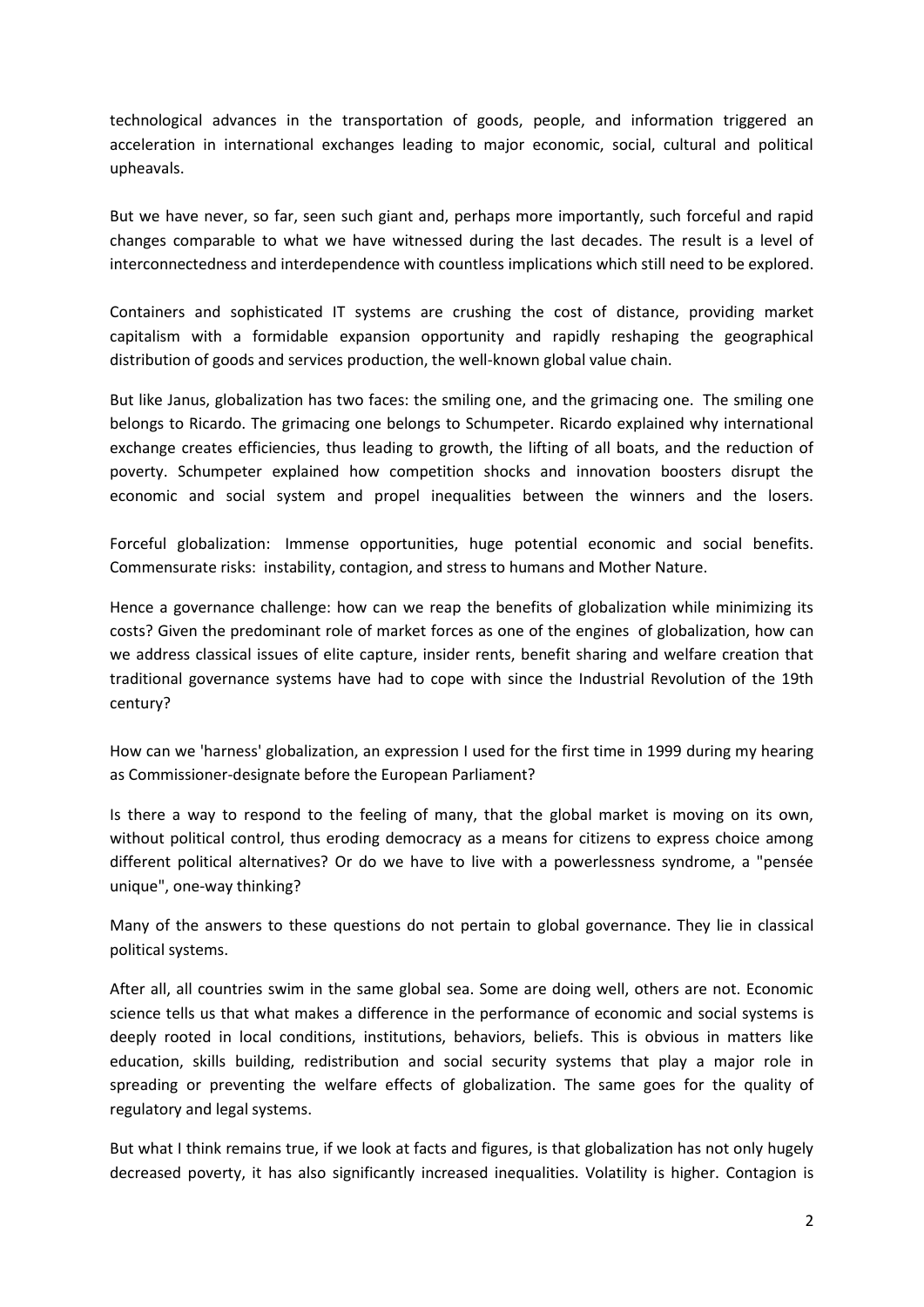easier. Our natural environment is being harmed. These challenges are clearly not local but global, as demonstrated by the financial, followed by the economic and then social crises which started here in the US in 2007, and contaminated many of the people on the planet. Reducing carbon emission, or ocean depletion, or currency volatility, or protectionism, or cyber-criminality, or tax evasion, or the pain of migrants, are not local challenges. They cannot be addressed within frontiers. Some form of global governance is needed.

## **II - Why do we have a global governance deficit?**

Do we have a global governance system able to cope with these challenges? I think the answer is no. A rapid survey of recent academic literature on this topic, whether "Gridlock" by David Held, "Divided Nations" by Ian Goldin, "the Great Convergence" by Kishore Mahbubani or "Le grand basculement" by Jean Michel Severino, leads to a disheartening conclusion: we have a global governance deficit.

Not that we do not have an international system. We do. But its construction, difficult as it has been, has dramatically slowed for over a decade.

Building an international system of governance has never been and never will be easy, due to its intrinsic structural handicaps as compared to other governance systems, be they politics for nation states, corporations for business, or the community organizations of civil society. These systems can simultaneously provide what we expect governance to deliver: leadership, legitimacy, efficiency, and coherence.

For policy or political purposes, the Westphalian Nation State matrix retains an indisputable comparative advantage. It reflects the conventional wisdom that all politics are local. It is based on a sense of togetherness, of community, on an "affectio societatis" linked to proximity. This feeling is obviously lacking globally. That is why the international system remains inter-national (between nations) but not global. It requires co-operation. All the treaties, codes, deals, institutions, and programs that are the brick and mortar of this system are dependent on the willingness of sovereigns. By definition, they can opt in or out.

In the international world, a tripartite organization such at the International Labour Organisation, the ILO, where the "between states" dimension was connected to other dimensions ("between industries", " between labour"), remains an exception. A compulsory dispute settlement rule such as the WTO's, where the losing party to a litigation must comply, has no international equivalent. These two organizations have the same membership. Yet the members of the ILO have not agreed that the ILO should be an observer at the WTO, and the members of the WTO have agreed that the WTO should be an observer at the ILO. Incoherence!

That is why the construction of the present international organization system started 150 years ago with the International Telegraph Union, the last episode of which was the creation of the International Criminal Court in 1998, has been so arduous and painful.

Escaping the pull of Westphalian gravity necessitates a very powerful political energy. Only the horrors of major catastrophes such as two world wars and genocides have so far generated such an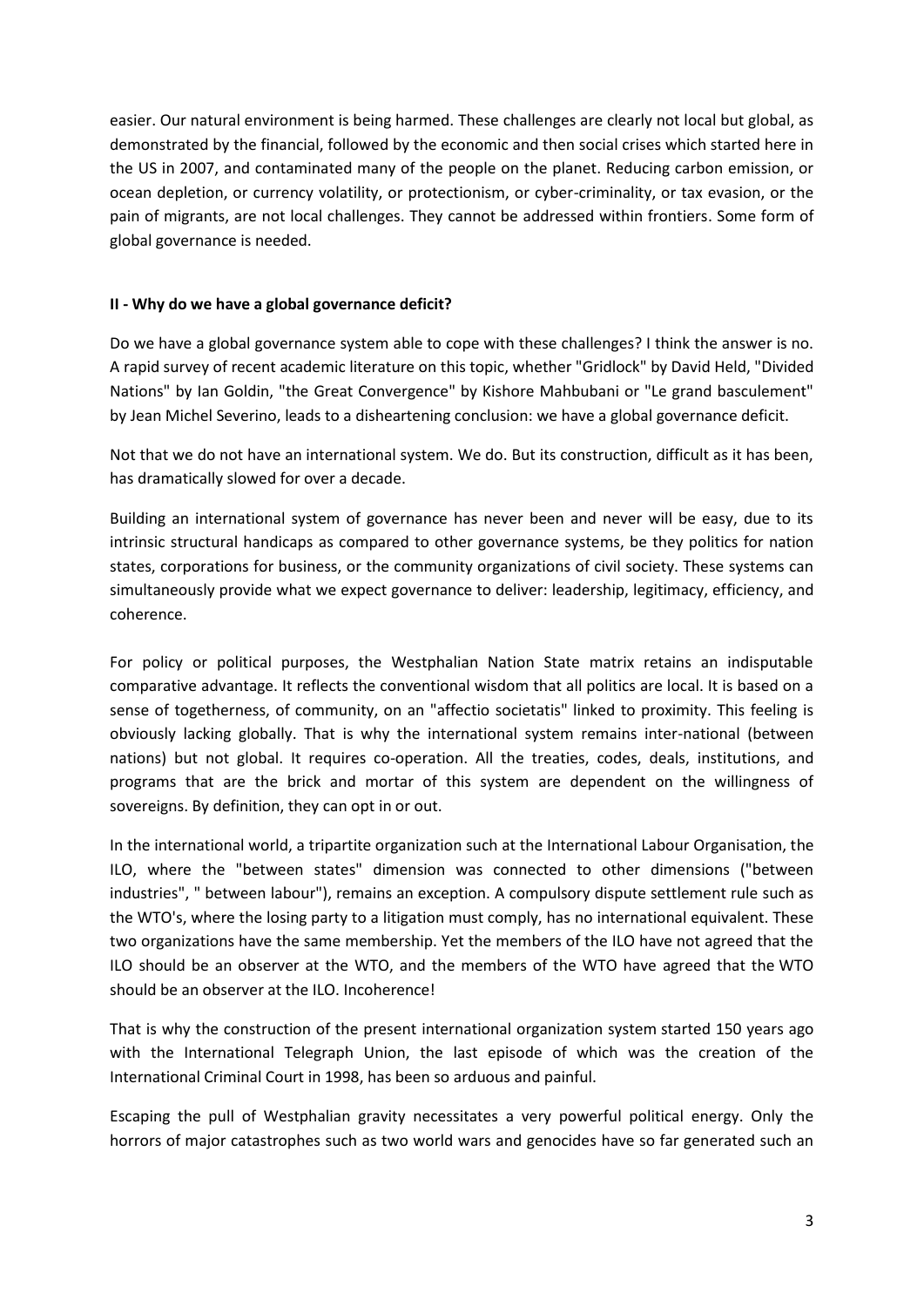energy. When the pressure of collective or individual culpability recedes, when chaos is forgotten, progress stalls. It will have to wait for the next apocalypse.

That is also why the present system remains more inter/national, between nations, than global, meaning that states retain the monopoly of entering, or not, into obligations that bind them. A strange thing indeed at a time when some multinationals or some global NGOs have become more powerful and influential than many of the nearly two hundred nation states; they have surfed on the wave of globalization; they have succeeded at becoming 'global' actors and advertise themselves as such.

It is also the Wesphalian nature of the present global governance system which explains why its progress has slowed from the mid-90s on. A paradox in many ways. Western-generated globalization has allowed the rise of new stakeholders, the emerging countries, leading to a destabilization of the previous Westphalian, western-based power balance, but without yet providing a new sovereigntybased order.

Are emerging countries rich countries with many poor people, or poor countries with many rich people? Depending on how you answer this question, the level of rights and obligations in the present international order may vary significantly.

Negotiations at the WTO on a new multilateral trade regime, or at the UNFCC on carbon emissions burdensharing have stalled for the last 10 years because of our incapacity or unwillingness to answer this question. Developed countries refuse, wrongly in my view, to recognize that development takes time. Developing countries refuse, wrongly in my view, to acknowledge that as they develop, the future playing field has to be level.

The present global governance deficit is both permanent and provisional.

Permanent because emulating or cloning national governance at the global level is a distant dream in the absence of a critical mass of global citizenship.

Provisional, or transitional, because the process of rebalancing geopolitics as a consequence of the rebalancing of geo-economics generated by globalization is still under way for some time to come.

# **III – Some possible avenues to fill the gap**

In these difficult circumstances, I nevertheless believe that some approaches are available to try and bridge the global governance deficit.

I will briefly outline several categories of possible solutions, which, if combined, could offer some hope for progress in the future.

But let me first dismiss a solution advocated almost exclusively in my country, that of "deglobalisation", which I have called "reactionary".

It is impracticable, because I am enough of a marxist to believe that technology, the major infrastructure of globalization, does not move backwards.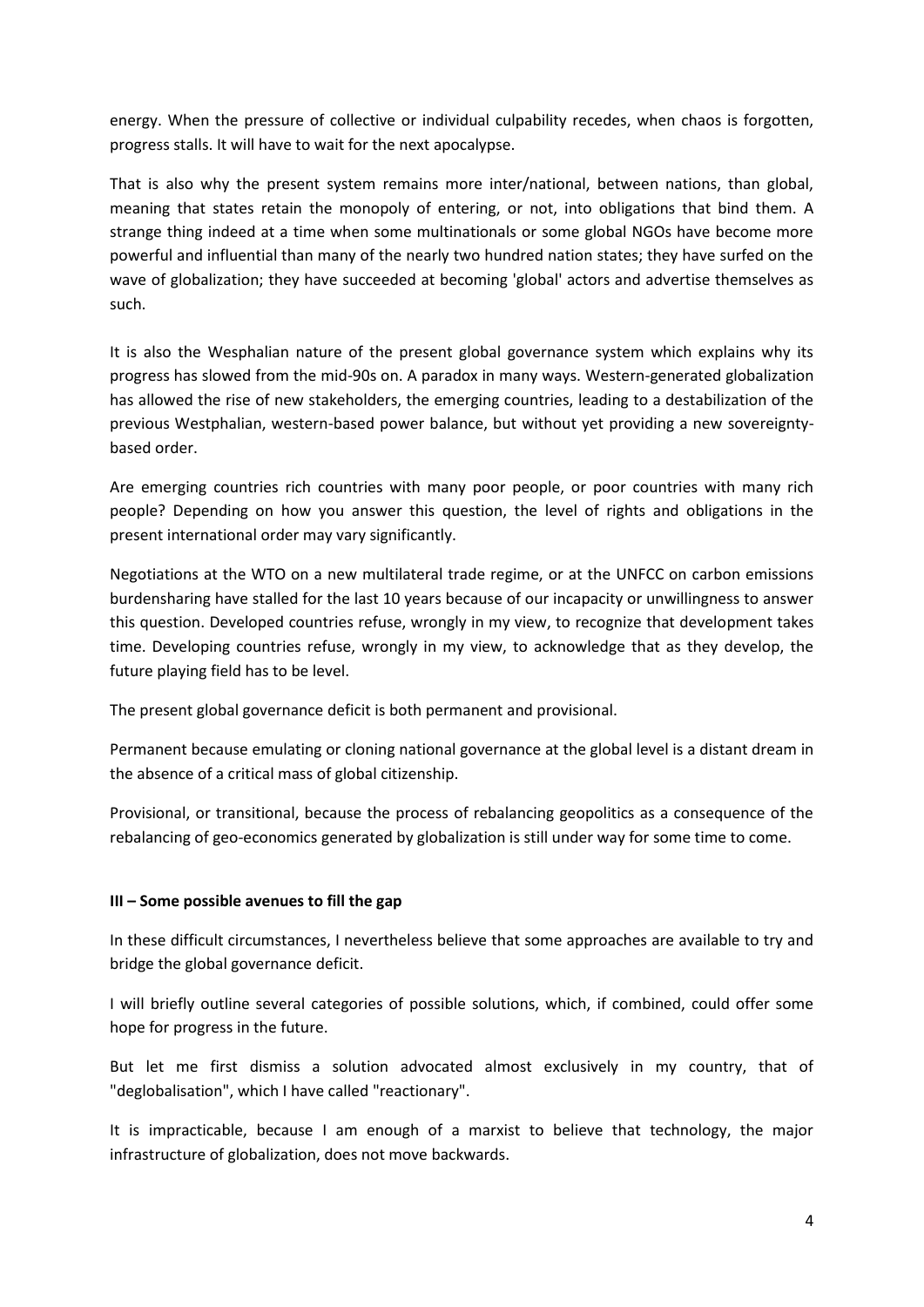It is also undesirable, because I am enough of a social democrat to acknowledge the fact that poverty, malnutrition and powerlessness are receding overall, even if they are only one part of the injustice I care about.

Globalization may move at a less rapid pace in the future, not least because of financial deleveraging, but I do not believe it will simply stop or retreat.

We still have to confront the task of harnessing it.

One possible approach is one I would call "post Westphalian", moving away from Westphalian gravity, building a new political space and entrusting it with the capacity to deliver the outcomes desired for governance. The European option. The only one of its kind so far on the planet, a supranational system, a supranational set of institutions with checks and balances, a "federation of Nation States" as Jacques Delors called it. With a quasi-Government ( the Commission), a quasi-Senate (the Council ), a quasi-House of Representatives ( the Parliament), and a quasi-Supreme Court in Luxembourg. A system of devolution where decisions implying obligations for citizens of nations can be taken or enforced without recourse to international treaties, except for constitutional amendments.

Does it work?

The jury is still out.

In many ways, it led to remarkable achievements in policy aggregation. A single currency, a single market, a common trade policy, a common competition policy.

But it has not succeeded so far at political aggregation. For most European citizens, the superposition of local, regional and European governance is not yet recognized as a continuum of power devolution. Participation in European elections is low, and declining over time. The distance between citizens and Brussels or Strasbourg still reveals a "democratic deficit", or more precisely the citizens' perception of a democratic deficit. The root of this deficit does not lie in improper institutional arrangements. It stems from a weak sense of belonging to a community, from an absence of a common narrative about what Europe stands for as a civilization.

The continent's climax of violence during the 20th century explained the political energy that the founding fathers, Schuman, Monet, Spaak and others succeeded in mobilizing. But the shelf value of peace, understood as "no more wars between us", has become obsolete in the minds and hearts of today's generations.

'Eurosion', the present crisis of European integration, still has to be overcome. To get there will require filling the gap between economic and political integration and between citizens and institutions, as well as the gap in economic dynamism between Europe and the rest of the world. I believe this will happen at the end of the day. But I also think that European integration will remain one-of-a-kind. A laboratory for supranational governance where major innovations are brewing but will not be reproduced as such elsewhere.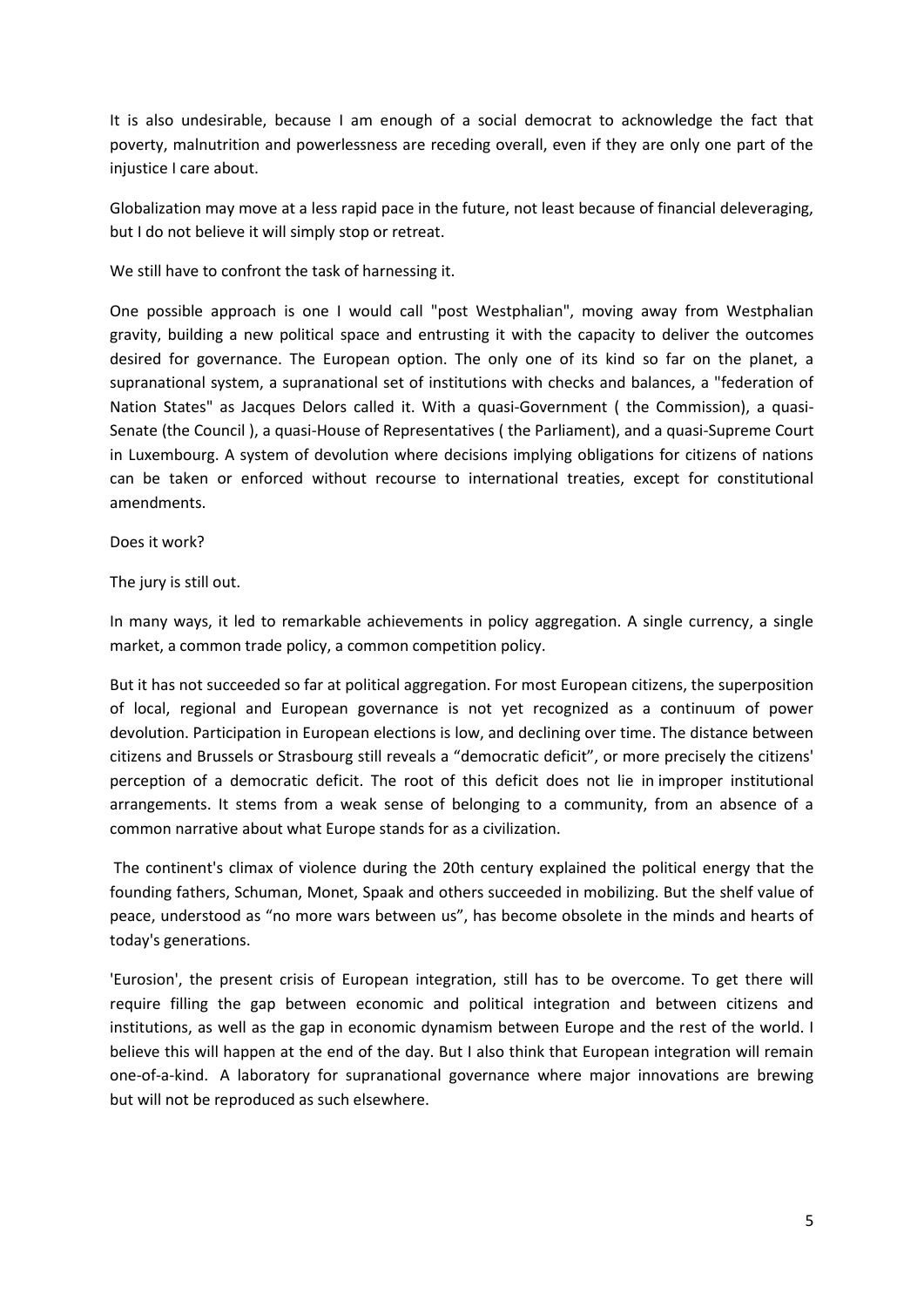There is another road to harnessing globalization which I would call "neo-Westphalian". It involves no fundamental questioning of the sovereignty of nation states, but rather new arrangements that progressively tie these molecules together.

Informal fora, G-20- like, an improvement over the G-8 format to provide more leadership and coherence.

The UN system to provide more legitimacy.

Specialized organizations to provide more efficiency.

A better articulation between the three points of this triangle.

More transparency, improved monitoring, rankings that allow name and shame, thus leveraging national pride as a tool for governance.

Some form of global accountability for countries through initiatives such as the Millennium Development Goals which I believe have been a successful global governance innovation. Regional integration, 'mini-global governance' as we see it in Asia, in sub-continental Africa, or in Central America.

A slow move away from consensus towards various models of majority voting for treaty adoption or for decision-making in technical organizations.

More of a right of initiative for the leaders of international organizations to table proposals, as has been recently suggested for the WTO.

The insertion of a sunset clause in the status of international organizations, as was recently proposed by the Oxford Martin School Commission which I had the privilege to chair, in order to clear the decks and take a fresh look at mandates, relevance, and resources from time to time.

Many ingredients of this type of incremental, step by step progress are already available. The key remains to gather enough political energy to use them among sovereigns.

Finally, I see an array of possible solutions that I would call "a-Westphalian", with more innovative, more creative systems to deliver the desired outcomes of governance about global issues. The two previous types of approaches were about globalizing local problems through traditional command and control top-down models that respect the primacy of the nation state over other players and stakeholders of globalization.

This third group of options is instead about localizing global problems. More bottom-up, less topdown, thus addressing the problem of legitimacy deficit, and moving to a more networked, decentralized way of generating convergence, cooperation, and collaboration.

I experienced this approach as WTO Director-General, with the launch of the " Made in the World Initiative", which led to a transformational change in measuring international trade through the use of value addition instead of gross volumes. No need for a governance superstructure. Instead, a global internet of statisticians, a spontaneous mobilization of good will, initiatives bypassing hierarchies of organizations, and tacit informal understanding between the WTO, the OECD, research